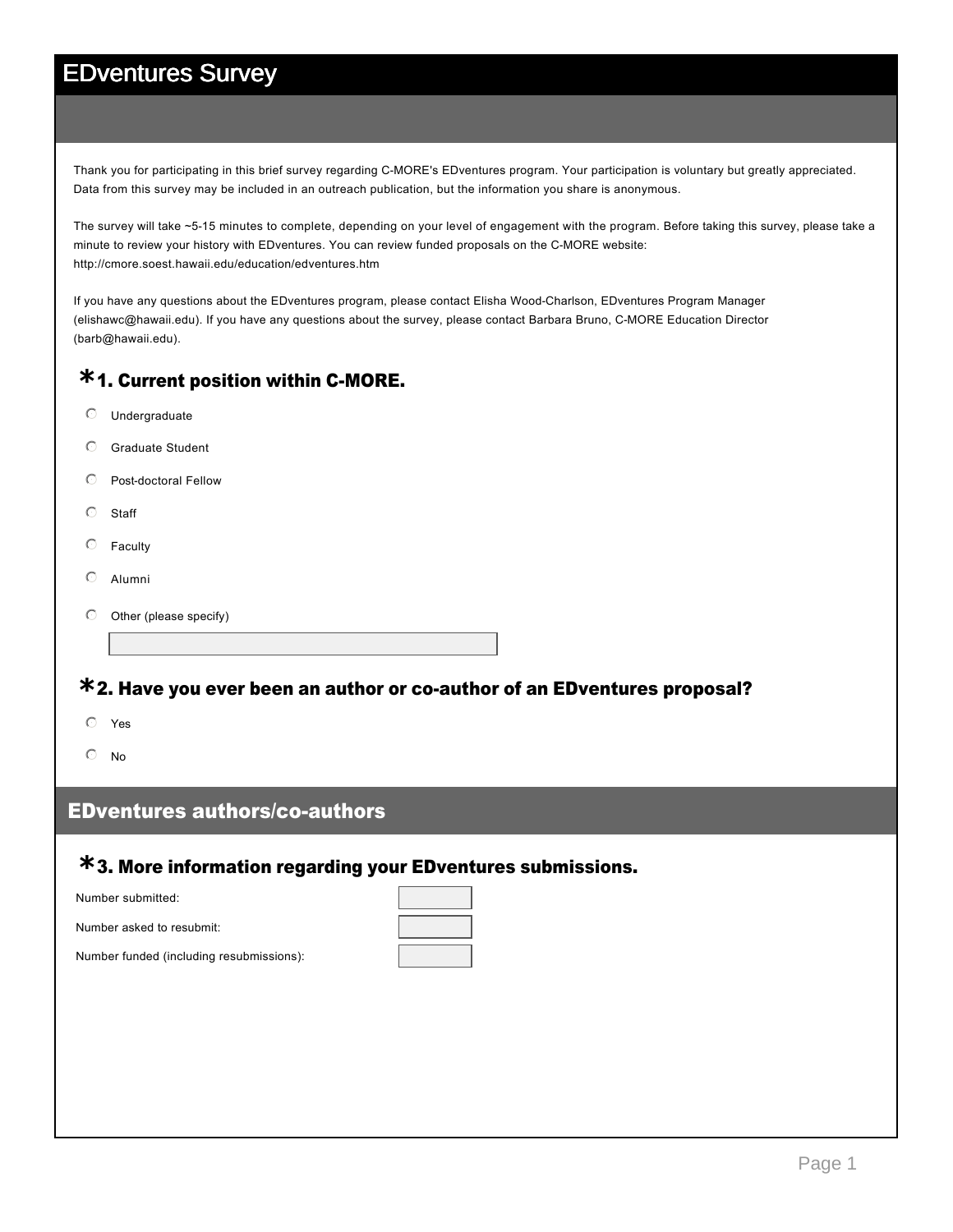|   | <u>LDAAIIMIAS OMIAA</u><br>*4. When you authored a proposal for EDventures, what was your position in C-MORE?                                                                     |
|---|-----------------------------------------------------------------------------------------------------------------------------------------------------------------------------------|
|   | (If you submitted from more than one position, check all that apply)                                                                                                              |
| □ | Undergraduate                                                                                                                                                                     |
| L | <b>Graduate Student</b>                                                                                                                                                           |
|   | Post-doctoral Fellow                                                                                                                                                              |
| Н | Staff                                                                                                                                                                             |
|   | Faculty                                                                                                                                                                           |
|   | Alumni                                                                                                                                                                            |
|   | Other (please specify)                                                                                                                                                            |
|   |                                                                                                                                                                                   |
|   | *5. Please report on the outcomes from your EDventures project. If you received more<br>than one EDventures grant, please report on all outcomes combined. (check all that apply) |
| Ш | Peer-reviewed publication                                                                                                                                                         |
| L | NSF annual report "highlight"                                                                                                                                                     |
|   | Other publication                                                                                                                                                                 |
|   | Conference presentation/poster                                                                                                                                                    |
| L | Website/tutorial                                                                                                                                                                  |
|   | Additional proposal                                                                                                                                                               |
|   | Educational outreach                                                                                                                                                              |
|   | Please elaborate and/or describe other outcomes                                                                                                                                   |
|   | $\blacktriangle$                                                                                                                                                                  |
|   |                                                                                                                                                                                   |
|   |                                                                                                                                                                                   |
|   |                                                                                                                                                                                   |
|   | <b>EDventures authors/co-authors</b>                                                                                                                                              |
|   |                                                                                                                                                                                   |
|   |                                                                                                                                                                                   |
|   |                                                                                                                                                                                   |
|   |                                                                                                                                                                                   |
|   |                                                                                                                                                                                   |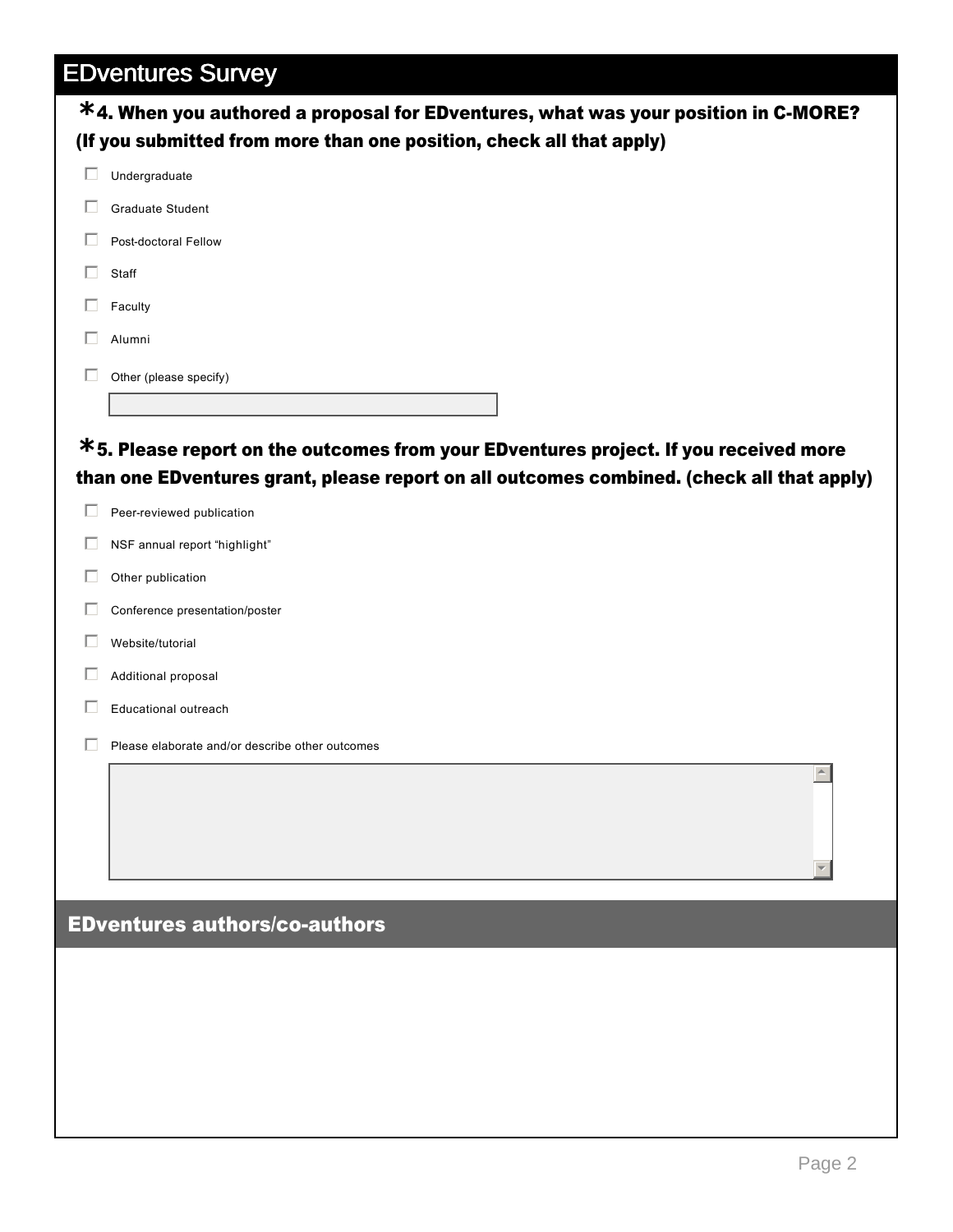#### **\*6. As an author/co-author, was your overall experience with EDventures positive or** negative?

- $\Box$  Positive
- $\Box$  Negative

Please explain

#### 7. Please describe your confidence in the following areas BEFORE SUBMITTING a **\*** proposal to EDventures.

|                                            | Very Low | Low        | Medium     | High       | Very High  |
|--------------------------------------------|----------|------------|------------|------------|------------|
| Developing proposal ideas                  | $\odot$  | $\bigcirc$ | $\odot$    | $\bigcirc$ | $\odot$    |
| Writing proposals                          | $\odot$  | $\bigcirc$ | $\bigcirc$ | $\odot$    | $\circ$    |
| Reviewing proposals                        | $\odot$  | $\odot$    | $\bigcirc$ | $\odot$    | $\odot$    |
| Navigating the proposal submission process | $\odot$  | ⊙          | $\bigcirc$ | ∩          | $\bigcirc$ |
| Creating new collaborations                | $\odot$  | $\odot$    | $\odot$    | $\bigcirc$ | $\odot$    |
| Engaging in outreach                       | ∩        | ∩          | $\bigcap$  | ∩          | ⊙          |

#### 8. Please describe your confidence in the following areas AFTER SUBMITTING a **\*** proposal to EDventures.

|                                            | Very Low | Low        | Medium     | High                   | Very High |
|--------------------------------------------|----------|------------|------------|------------------------|-----------|
| Developing proposal ideas                  | O        | $\bigcirc$ | $\bigcirc$ | ∩                      | $\circ$   |
| Writing proposals                          | ⊙        | $\bigcirc$ | $\bigcirc$ | ∩                      | O         |
| Reviewing proposals                        | ∩        | $\bigcap$  | $\bigcirc$ | $\subset$              | $\odot$   |
| Navigating the proposal submission process | ∩        | ⊙          | $\bigcirc$ | $(\cdot)$              | ⊙         |
| Creating new collaborations                | ∩        | $\bigcap$  | ∩          | $\left( \cdot \right)$ | $\odot$   |
| Engaging in outreach                       | ⊙        | $\bigcirc$ | $\bigcap$  | ∩                      | ⊙         |

# 9. Have you ever served as an EDventures review panelist? **\***

- $O$  Yes
- $\odot$  No

 $\blacktriangle$ 

▼∥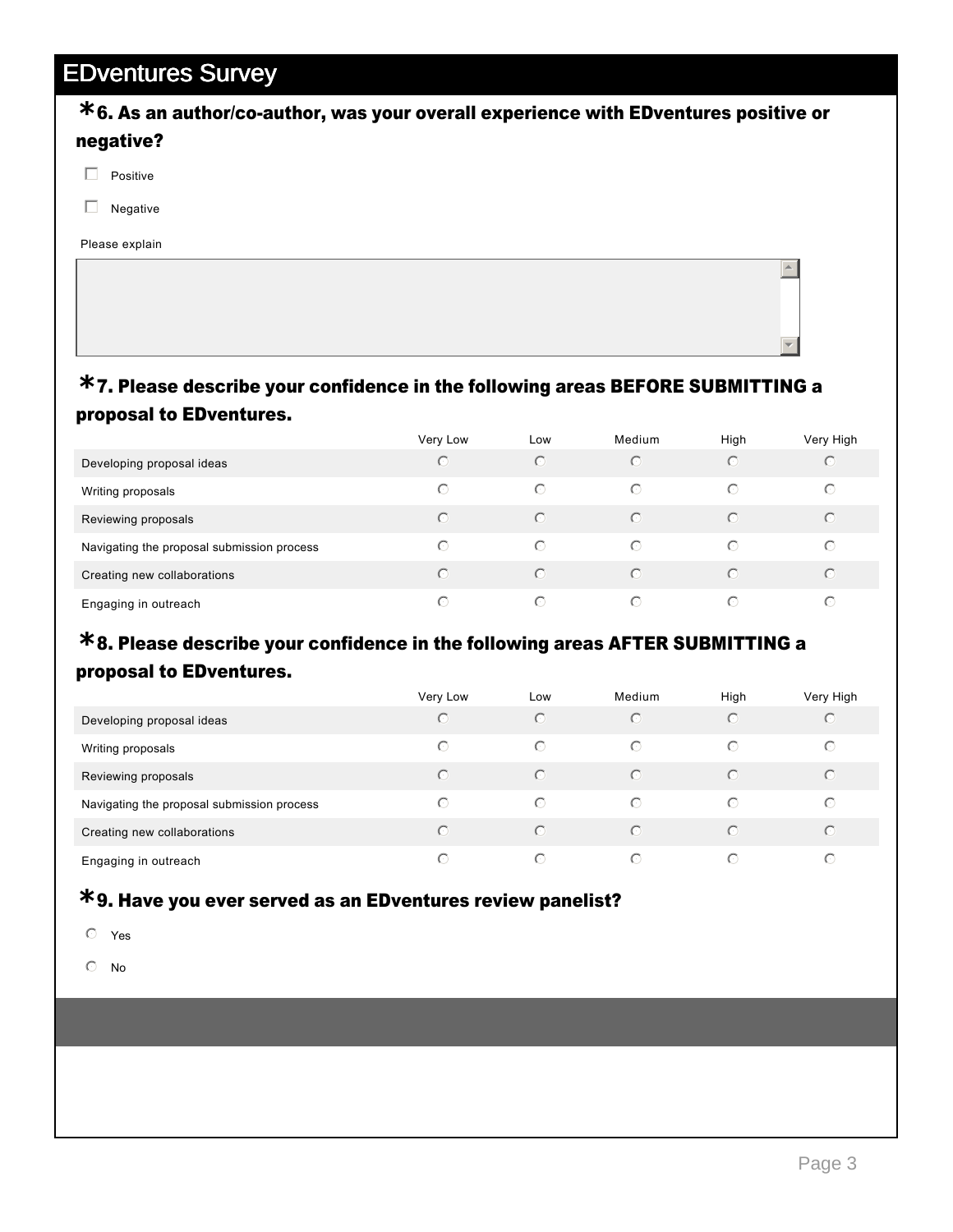# 10. Have you ever served as an EDventures review panelist? **\***

 $O$  Yes

 $\mathbb{O}$  No

#### Review panel members

# **\*11. When you reviewed proposals for EDventures, what was your position in C-MORE?**

- $O$  Undergraduate
- $O$  Graduate Student
- $O$  Post-doctoral Fellow
- $\circ$  Staff
- $C$  Faculty
- $O$  Alumni
- $\odot$  Other (please specify)

# 12. As an EDventures reviewer, was your overall experience positive or negative? **\***

- $\Box$  Positive
- $\Box$  Negative

Please explain

#### 13. Please rate your confidence in the following areas BEFORE REVIEWING for **\*** EDventures.

|                                            | Very Low   | LOW        | Medium     | High                   | Very High |
|--------------------------------------------|------------|------------|------------|------------------------|-----------|
| Developing proposal ideas                  | $\bigcirc$ | $\odot$    | $\bigcirc$ | $\left( \cdot \right)$ | $\circ$   |
| Writing proposals                          | $\odot$    | $\bigcirc$ | $\bigcirc$ | $\bigcirc$             | $\circ$   |
| Reviewing proposals                        | $\bigcirc$ | $\odot$    | $\bigcap$  | ∩                      | $\odot$   |
| Navigating the proposal submission process | $\bigcirc$ | $\bigcirc$ | $\bigcirc$ | $\bigcap$              | $\odot$   |
| Creating new collaborations                | $\bigcap$  | $\odot$    | $\bigcap$  | ∩                      | $\odot$   |
| Engaging in outreach                       | ⊙          | $\bigcirc$ | $\bigcirc$ | ∩                      | $\circ$   |

5

6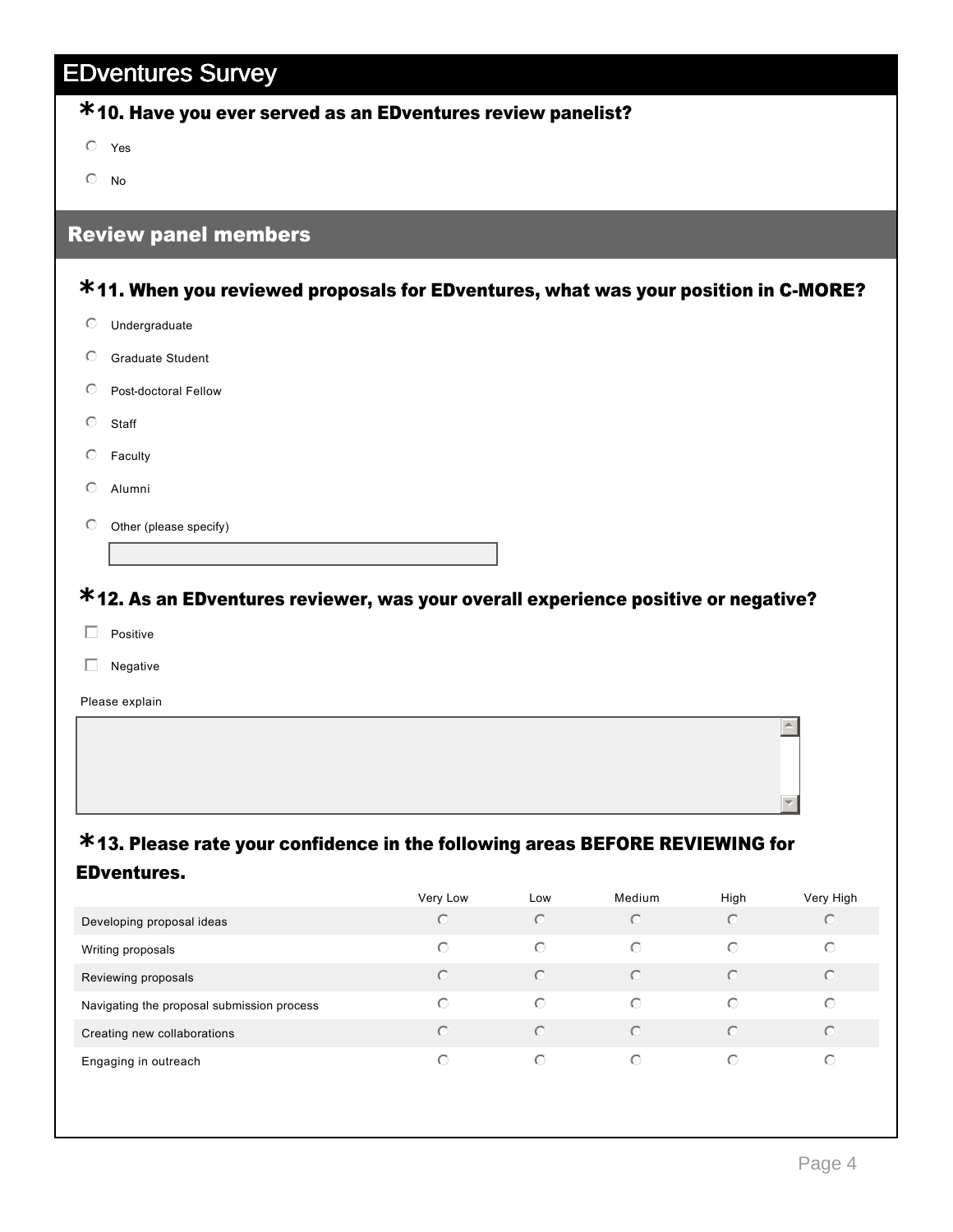# 14. Please rate your confidence in the following areas AFTER REVIEWING for **\***

#### EDventures.

|                                            | Very Low               | LOW        | Medium     | High       | Very High  |
|--------------------------------------------|------------------------|------------|------------|------------|------------|
| Developing proposal ideas                  | $\bigcirc$             | $\odot$    | $\odot$    | $\bigcirc$ | $\bigcirc$ |
| Writing proposals                          | ∩                      | $\bigcirc$ | ∩          | $\bigcap$  | $\odot$    |
| Reviewing proposals                        | $(\cdot)$              | $\odot$    | $\bigcap$  | $\bigcap$  | $\bigcirc$ |
| Navigating the proposal submission process | $\left( \cdot \right)$ | $\bigcirc$ | ∩          | $\bigcap$  | $\odot$    |
| Creating new collaborations                | ∩                      | $\odot$    | $\bigcap$  | $\bigcap$  | $\bigcirc$ |
| Engaging in outreach                       | ⊙                      | $\bigcirc$ | $\bigcirc$ | $\bigcap$  | ∩          |

#### **Non-participants**

#### 15. Please provide feedback regarding why you did not participate in EDventures. **\*** (check all that apply)

|    | Not enough time to write proposal                       |
|----|---------------------------------------------------------|
|    | Couldn't commit to a project outside my normal workload |
|    | Not supported by my supervisor                          |
| U  | Not seen as valued experience                           |
| L. | Wanted to but never got around to it                    |
|    | Did not need additional funding                         |

- 
- $\Box$  Didn't know it existed
- $\Box$  Only recently joined C-MORE
- $\Box$  Other (please specify)

# 16. Please describe your overall confidence in the following areas. **\***

|                                            | Very Low   | Low        | Medium    | High       | Very High |
|--------------------------------------------|------------|------------|-----------|------------|-----------|
| Developing proposal ideas                  | ∩          | $\bigcap$  | $\bigcap$ | $\bigcirc$ | C         |
| Writing proposals                          | $\odot$    | $\bigcirc$ | $\bigcap$ | $\bigcap$  | ⊙         |
| Reviewing proposals                        | $\odot$    | $\odot$    | $\bigcap$ | $\bigcap$  | $\bigcap$ |
| Navigating the proposal submission process | ∩          | $\bigcap$  | ∩         | $\bigcirc$ | ⊙         |
| Creating new collaborations                | $\bigcap$  | $\bigcap$  | $\bigcap$ | ∩          | $\bigcap$ |
| Engaging in outreach                       | $\bigcirc$ | $\bigcirc$ | $\bigcap$ | ∩          | ∩         |

#### All survey takers!